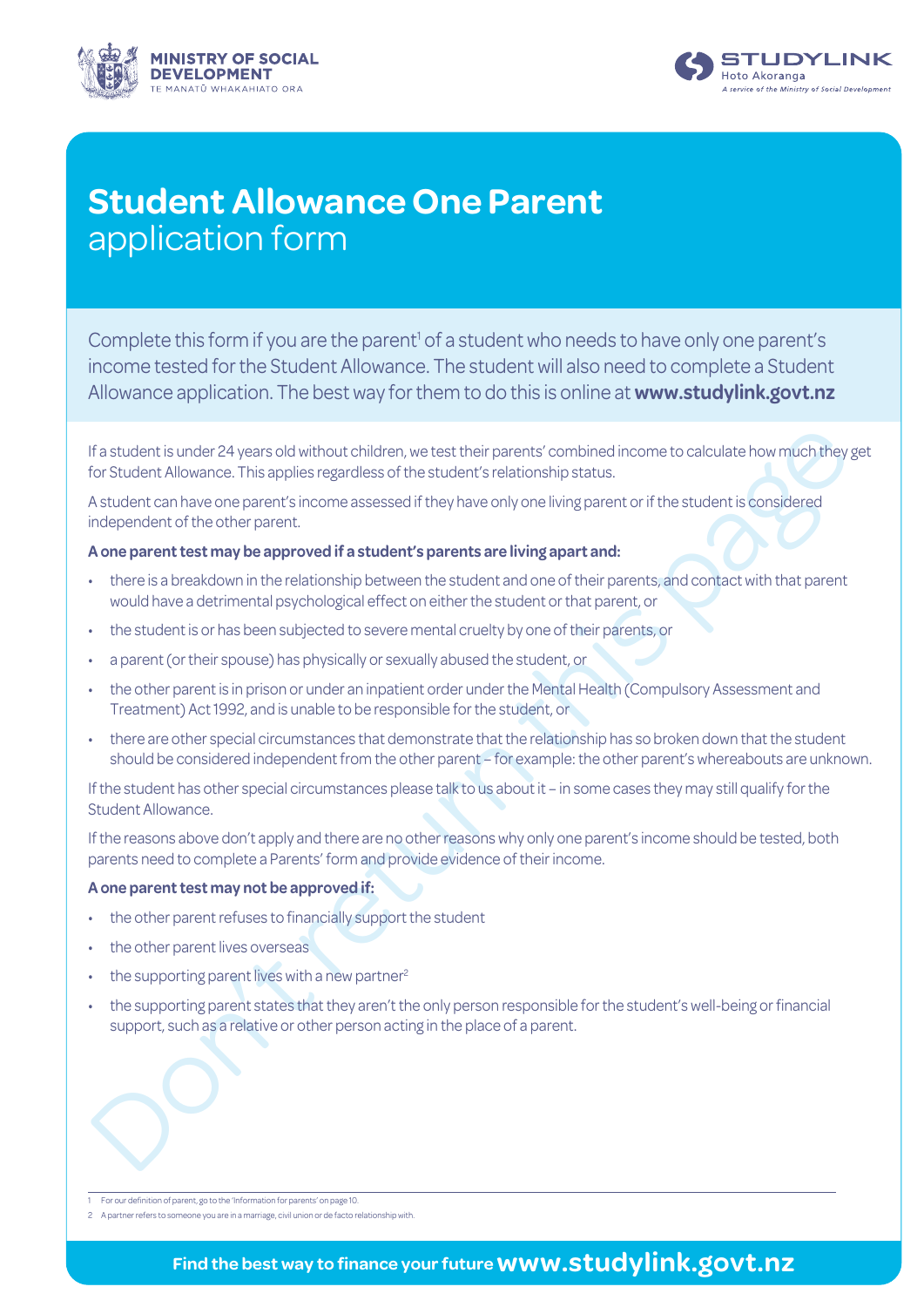# **Before you start – Read this page**

# Here are some important things you need to know before you complete your application.

## **Applying for the first time**

If you're applying for the one parent test for the first time, you need to get a witness to sign this form.

The witness must be 18 years old or over and have known your family situation for at least a year. They must also be living at a separate address from you and the student.

### **Use blue or black ink only**

When completing your application you must only use blue or black ink. If your application is completed in any other colour we might get you to complete another one.

### **Answer all the questions**

You need to answer every question in this application. If a question doesn't apply to you, use 'N/A' or 'nil'. Don't leave the space blank, unless indicated on the form as this could delay the process and the student may not get paid on time.

### **You may need to provide documents**

Where the Income source table is completed by your accountant or tax agent and they have provided their details and signed the **declaration page, evidence is not required.**

#### **If you have completed the table yourself we require evidence to support your declarations**.

Nou may need to provide documents<br>Where the income source table is compl[et](http://www.studylink.govt.nz)ed by your accountant or tax agent and they have provided their details and signed the<br>deteleration page, evidence is not explaned by vour accountan All documents sent to StudyLink must be a verified copy. A verified copy is a copy of the original document which has been signed and dated by someone like a Solicitor/Lawyer, Notary Public, Court Registrar, an approved person at an education provider, school principal, StudyLink or Work and Income staff member or Justice of the Peace (listed in the Yellow Pages) who can confirm that the copy is the same as the original. They must print their name and title on each page and write that it is a true copy and sign it.

The best way to send your documents to us is online using **www.connect.co.nz** Please remember to include the student's name and client number with any documents that you send to us. For more information visit **www.connect.co.nz**

You won't have to provide any document that StudyLink has already seen.

Remember to sign and date this application on page 8. The witness will also need to sign this application on page 3 if you're applying for the first time.

#### **How to return this form**

The easiest and fastest way to return your completed form to us is online using **www.connect.co.nz** Please remember to include the student's name and client number.

For more ways to contact us, visit our website **www.studylink.govt.nz**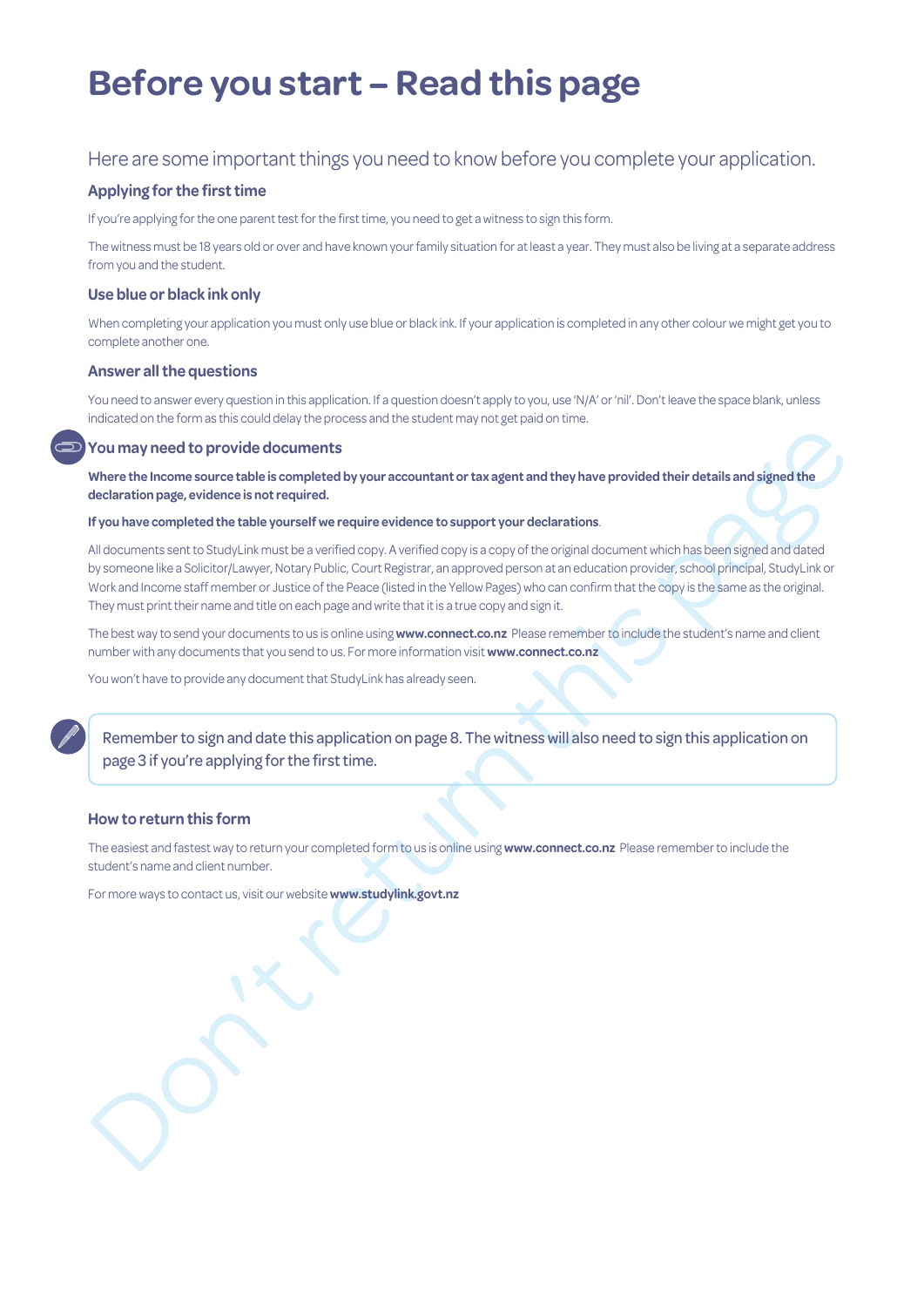# **Part 1: Parent details**

#### **1. What is the student's client number?**

This is a number issued to the student by the Ministry of Social Development. This is on their Community Services Card if they have one. If the student doesn't have one or you don't know it, leave this question blank.



#### **2. What is the student's legal name?**

This is the student's legal name as it appears on their Passport or Birth Certificate.

| <b>First name</b> | Middle name(s) | Surname or family name |
|-------------------|----------------|------------------------|
|                   |                |                        |

### **3. What is their date of birth?**



#### **4. What is your legal name?**

This is your legal name as it appears on your Passport or Birth Certificate.

| <b>First name</b> | Middle name(s) | Surname or family name |
|-------------------|----------------|------------------------|
|                   |                |                        |

#### **5. Will the student be living with you while they are studying?**

| Yes |  | <b>No</b> |
|-----|--|-----------|
|     |  |           |

#### **6. What is your street address?**

By street address we mean a physical address. If you live overseas, please provide a contact address in New Zealand. If you don't live with the student and want to use their address, please include C/O in front of the address.

| <b>Flat/House number</b> | <b>Street address</b> |             |           |                |
|--------------------------|-----------------------|-------------|-----------|----------------|
|                          |                       |             |           |                |
| <b>Suburb</b>            |                       | <b>City</b> | Post code | <b>Country</b> |
|                          |                       |             |           | NEW ZEALAND    |

#### **7. What New Zealand address do you want your mail sent to (if different from your street address)?**

If you live overseas, please provide a contact address in New Zealand. If you want to use the student's address, please include C/O in front of the address.

| <b>Postal address</b> |             |           |                |
|-----------------------|-------------|-----------|----------------|
|                       |             |           |                |
| <b>Suburb</b>         | <b>City</b> | Post code | <b>Country</b> |
|                       |             |           | NEW ZEALAND    |

#### **8. How can we contact you?**

| Phone | <b>Mobile</b> | Fax | <b>Email</b> |
|-------|---------------|-----|--------------|
|       |               |     |              |

#### **9. What is your relationship with the student?**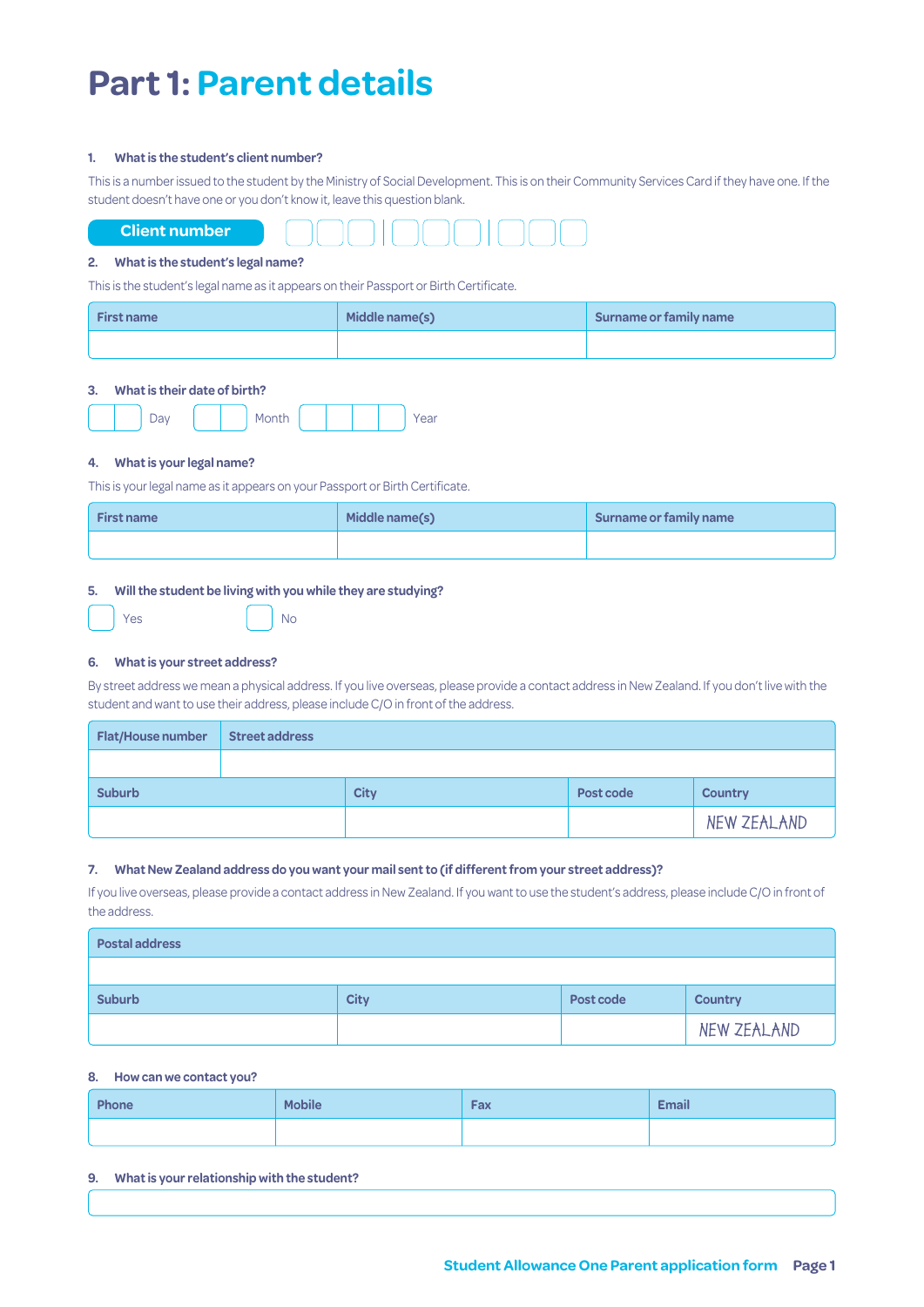| 10. Have you had a One Parent application approved for this student before?                                                                                                                                                                       |
|---------------------------------------------------------------------------------------------------------------------------------------------------------------------------------------------------------------------------------------------------|
| No(GotoQ11)<br>Yes                                                                                                                                                                                                                                |
| If yes, have your (or the student's) circumstances changed since that application was approved?                                                                                                                                                   |
| For example, you have a new partner or the student now has contact with their other parent.                                                                                                                                                       |
| No (Go to Q13)<br>Yes                                                                                                                                                                                                                             |
| If yes, please call us on 0800 88 99 00 before you go further with this application.                                                                                                                                                              |
| Why are you applying for the one parent test?<br>11.                                                                                                                                                                                              |
| Note: the parent with whom the student has had a breakdown in their relationship with must not live with the other parent.                                                                                                                        |
| There is a breakdown in the relationship between the student and their other parent, and contact now would have a detrimental<br>psychological effect on either the student or that parent (Go to Q11a)                                           |
| The student is or has been subjected to severe mental cruelty by their other parent (Go to Q11a)                                                                                                                                                  |
| The other parent is in prison or under an inpatient order under the Mental Health (Compulsory Assessment and Treatment) Act 1992,<br>and is unable to be responsible for the student (Go to Q12)                                                  |
| I am the student's only living parent (Please provide the name of the parent who's died in Question 12. Then go to Q13)                                                                                                                           |
| There are other special circumstances that demonstrate that the relationship has so broken down that the student should be<br>considered independent from the other parent – For example: the other parents whereabouts are unknown. (Go to Q11a) |
| 11a. Please give us a full and detailed explanation about your answer in Question 11 (you can continue on a separate page if<br>required):                                                                                                        |

#### **12. What is the name of the student's other parent?**

| <b>First name</b> | Middle name(s) | Surname or family name |
|-------------------|----------------|------------------------|
|                   |                |                        |

**12a. What is their street address? (You don't need to provide an address if they are in prison or a psychiatric hospital). By street address we mean a physical address.**

| <b>Flat/House number</b> | <b>Street address</b> |             |           |                |
|--------------------------|-----------------------|-------------|-----------|----------------|
|                          |                       |             |           |                |
| <b>Suburb</b>            |                       | <b>City</b> | Post code | <b>Country</b> |
|                          |                       |             |           | NEW ZEALAND    |

**12b. Does the student have contact with this other parent?**

| Yes | <b>No</b> |
|-----|-----------|
|-----|-----------|

**If yes, please explain what contact they have:**

**13. Are you the only person responsible for the student's financial support?** 

Yes No

**If no, it is unlikely this One Parent application will be approved. Please call us if you need to discuss this.**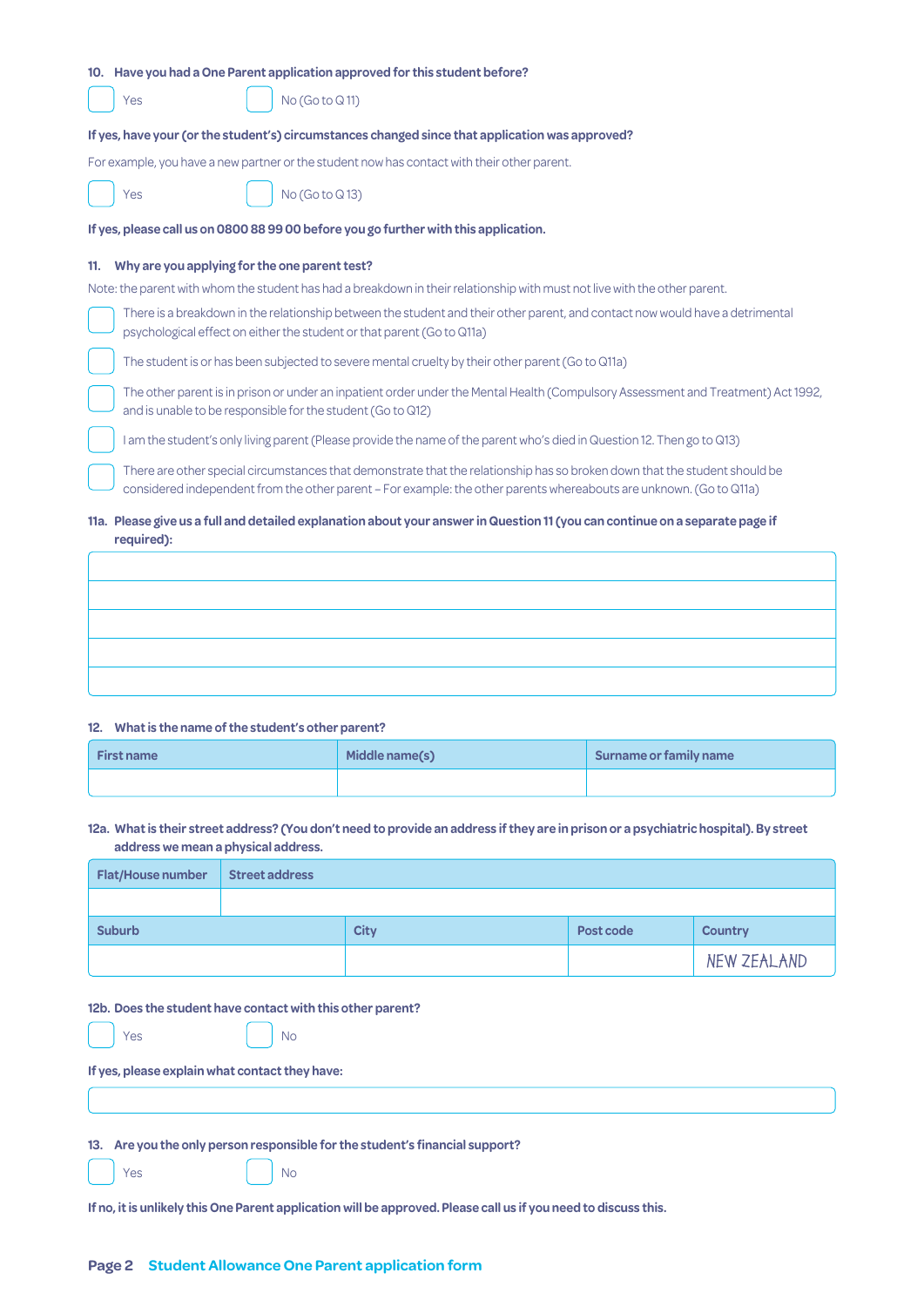|                                                                                                                                                 |               | 13a. Are you or have you been paid an Orphan's Benefit, Unsupported Child's Benefit or a Foster Care Allowance for the student? |
|-------------------------------------------------------------------------------------------------------------------------------------------------|---------------|---------------------------------------------------------------------------------------------------------------------------------|
| Yes<br><b>No</b>                                                                                                                                |               |                                                                                                                                 |
|                                                                                                                                                 |               |                                                                                                                                 |
| 13b. Do you or have you had a Transition Support Living Arrangement through Oranga Tamariki for the student?                                    |               |                                                                                                                                 |
| Yes<br><b>No</b>                                                                                                                                |               |                                                                                                                                 |
| 14. Do you currently have a partner <sup>1</sup> (other than the student's other parent)?                                                       |               |                                                                                                                                 |
| Yes<br><b>No</b>                                                                                                                                |               |                                                                                                                                 |
|                                                                                                                                                 |               |                                                                                                                                 |
| If yes, it is unlikely this One Parent application will be approved. Please call us if you need to discuss this.                                |               |                                                                                                                                 |
| 15. While supporting the student, will you be supporting any other full-time dependent students aged 16-23 years old?                           |               |                                                                                                                                 |
| The other students must be aged at least 16 years old on 31 December in the year prior to the application and not older than 23 years old on 1  |               |                                                                                                                                 |
|                                                                                                                                                 |               |                                                                                                                                 |
| January in the year of the application.                                                                                                         |               |                                                                                                                                 |
| Yes<br>No                                                                                                                                       |               |                                                                                                                                 |
|                                                                                                                                                 |               |                                                                                                                                 |
|                                                                                                                                                 |               |                                                                                                                                 |
|                                                                                                                                                 |               |                                                                                                                                 |
| Child's full name                                                                                                                               | Date of birth |                                                                                                                                 |
|                                                                                                                                                 |               |                                                                                                                                 |
|                                                                                                                                                 |               |                                                                                                                                 |
|                                                                                                                                                 |               |                                                                                                                                 |
| If yes, please give us their details:                                                                                                           |               |                                                                                                                                 |
| We need to see verified copies of each student's birth certificate or passport (unless StudyLink has already                                    |               |                                                                                                                                 |
|                                                                                                                                                 |               |                                                                                                                                 |
| seen them).                                                                                                                                     |               |                                                                                                                                 |
|                                                                                                                                                 |               |                                                                                                                                 |
|                                                                                                                                                 |               |                                                                                                                                 |
| <b>Witness details</b> (if you're applying for the first time)                                                                                  |               | Which education provider are they studying with?                                                                                |
| The witness must be 18 years old or over and have known you and the student for at least a year. They must also be living at a separate address |               |                                                                                                                                 |
| from you and the student.                                                                                                                       |               |                                                                                                                                 |

| <b>Flat/House number</b>  | <b>Street address</b> |                                                                                                                                                                                                                             |                                  |           |                    |
|---------------------------|-----------------------|-----------------------------------------------------------------------------------------------------------------------------------------------------------------------------------------------------------------------------|----------------------------------|-----------|--------------------|
| <b>Suburb</b>             |                       | <b>City</b>                                                                                                                                                                                                                 |                                  | Post code | <b>Country</b>     |
|                           |                       |                                                                                                                                                                                                                             |                                  |           | <b>NEW ZEALAND</b> |
| Daytime phone number      |                       |                                                                                                                                                                                                                             | <b>Relationship to applicant</b> |           |                    |
| <b>Witness' signature</b> |                       | I confirm that I am 18 years old or over and have known the applicant and the student for at least a year. To the best of my knowledge and<br>belief the information the parent has given on this form is true and correct. |                                  |           |                    |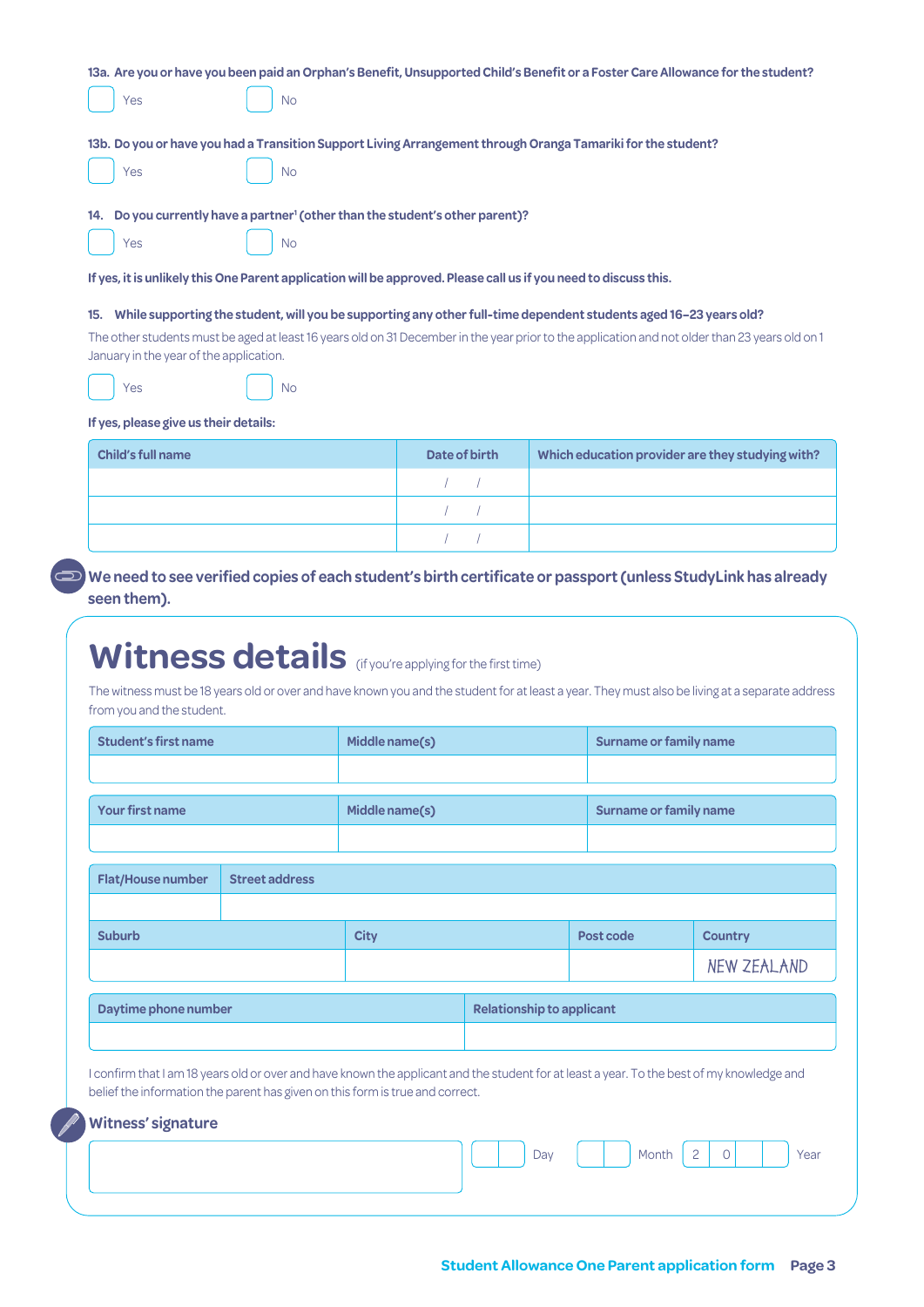# **Part 2: Tell us about your income**

#### **16. Are you currently receiving a Work and Income benefit, New Zealand Superannuation or Student Allowance?**

We don't need to see evidence of these payments.

|  | Yθ |
|--|----|
|  |    |

 $\log$  No (Go to Q 18)

# **17. If Yes, what is your client number?**

This is a number issued to you by the Ministry of Social Development. This is on your Community Services Card if you have one. If you don't have a client number or don't know it, leave this question blank.



#### **18. What is your current annual gross income?**

Please complete the table below and provide us with your current annual gross income from all sources. If your income has not changed since the last complete tax year, we can accept those details as your current income.

Please state what tax year your income declaration is for:

| <b>From</b> |                                                   |  |
|-------------|---------------------------------------------------|--|
|             | Day Nonth Month Year no Day Nonth Year Near Pay 1 |  |

All income amounts (including all foreign sourced income) must be in New Zealand Dollars (NZ\$).

Where the following table is completed by your accountant or tax agent and they have provided their details and signed the declaration page, evidence is not required.

If you are completing the table yourself we require evidence to support your declarations.

Note: Losses are generally treated as NIL income and cannot be offset against other income sources. Where a loss has been incurred please write "LOSS" in the appropriate field in the income source table below and complete the 'Income offsets' section in this form.

Please refer to 'Information for parents' on page 10 of this form for more information about the below income sources.

| Income source table                                                                                                                                                                                                                                                                         | <b>Income</b> |
|---------------------------------------------------------------------------------------------------------------------------------------------------------------------------------------------------------------------------------------------------------------------------------------------|---------------|
| <b>Salary and wages</b><br>Any gross yearly salary/wages from an employer, including overtime and other taxable allowances.                                                                                                                                                                 | \$            |
| <b>Ministry of Social Development payments</b><br>This includes any main benefits (for example, Jobseeker Support, Sole Parent Support, Supported Living<br>Payments), Student Allowance or New Zealand Superannuation.                                                                     | \$            |
| <b>Shareholder salaries</b><br>Any gross salary payments received from a company you have shareholdings in.                                                                                                                                                                                 | \$            |
| <b>Interest</b><br>Gross interest earned from any source.                                                                                                                                                                                                                                   | \$            |
| <b>Dividends</b><br>Distributions received from a private or publicly listed company.                                                                                                                                                                                                       | \$            |
| <b>Accident compensation</b><br>The amount you receive from Accident Compensation Corporation (ACC), a private insurer or employer (this<br>does not include compensation for a loss other than a loss of income or any lump sum compensation under the<br>Accident Compensation Act 2001). | \$            |
| Net rental income<br>All gross profit made from all rental properties you own, less expenses incurred.                                                                                                                                                                                      | \$            |
| <b>Business net income (sole trader)</b><br>All gross income received by the business, less all expenses incurred.                                                                                                                                                                          | \$            |
| Partnership net income<br>Your proportion of gross income received by the partnership, less all expenses incurred by the partnership.                                                                                                                                                       | \$            |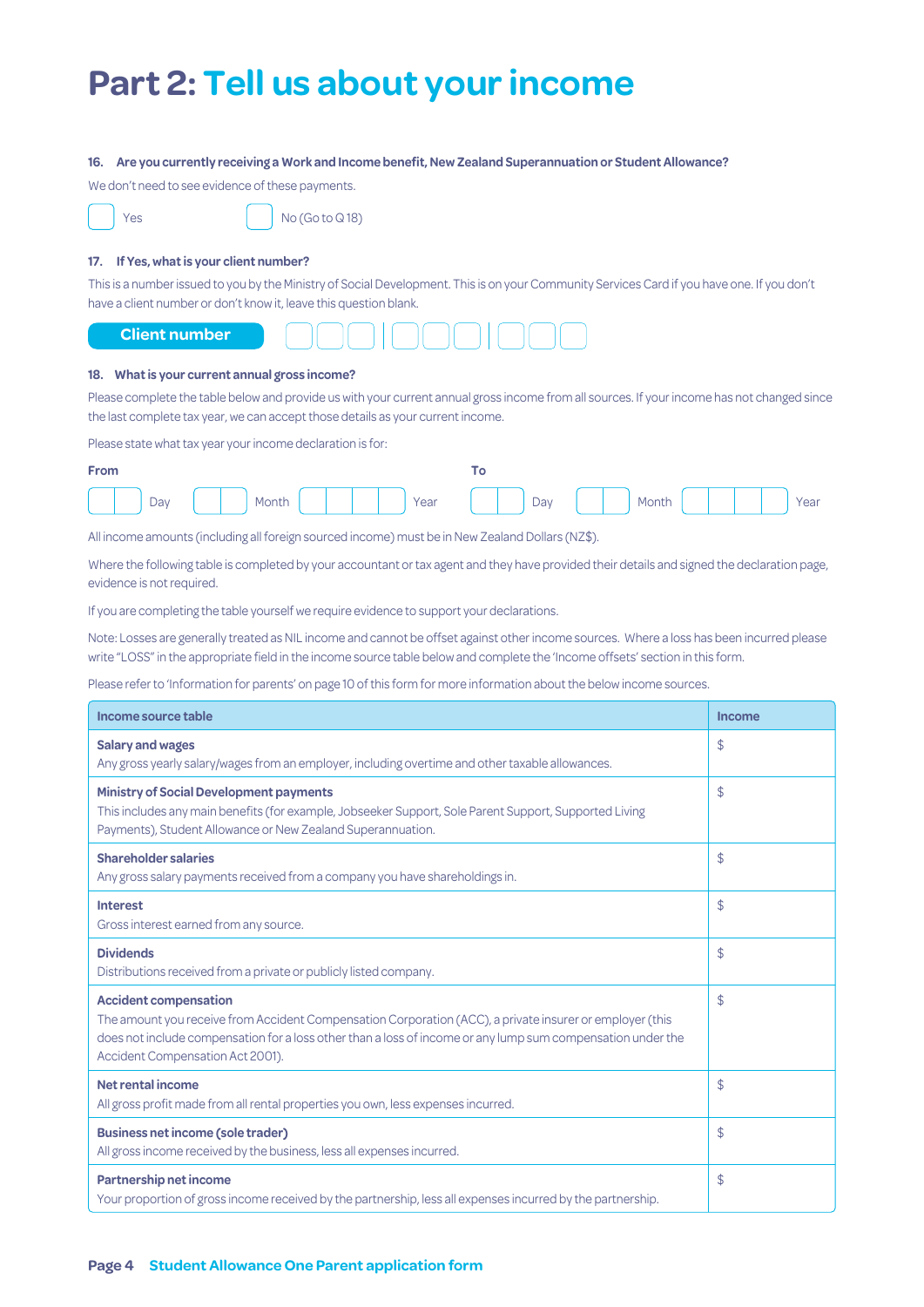| Income source table                                                                                                                                                                                                                                                                                                                                                                  | <b>Income</b> |
|--------------------------------------------------------------------------------------------------------------------------------------------------------------------------------------------------------------------------------------------------------------------------------------------------------------------------------------------------------------------------------------|---------------|
| Income of major shareholder held in a closely held company<br>The greater of either zero or the amount calculated using the following formula:<br>(persons (parent's) interest + attributed interest) x (income-dividends)                                                                                                                                                           | \$            |
| <b>Director fees</b><br>Fees distributed from a company to a director for services performed.                                                                                                                                                                                                                                                                                        | \$            |
| <b>Trust beneficiary income</b><br>All income distributed from a trust to a beneficiary.                                                                                                                                                                                                                                                                                             | \$            |
| Attributable trustee income (settlors only)<br>All income for the year of a trust that has not been distributed as beneficiary income.                                                                                                                                                                                                                                               | \$            |
| <b>Trustee fees</b><br>All fees distributed from a trust to a trustee for services performed.                                                                                                                                                                                                                                                                                        | \$            |
| <b>Personal drawings</b><br>Any payments withdrawn from any entity for personal use in addition to the salary and profit.<br>This excludes any payments that are from a parent's capital ownership of an investment activity or business that are:<br>not payments by a trustee and<br>are received on capital account and<br>not a loan.                                            | \$            |
| Other payments that exceed \$5,000.00<br>Payments received from any other source and used for your family's usual living expenses or to replace loss or<br>diminished income.                                                                                                                                                                                                        | \$            |
| <b>Income from boarders</b><br>Taxable income from boarders as defined by Inland Revenue.                                                                                                                                                                                                                                                                                            | \$            |
| Tax exempt income<br>Salary and wages exempt from income under specific agreements in New Zealand.                                                                                                                                                                                                                                                                                   | \$            |
| Pensions and annuities, distributions from superannuation/retirement savings schemes<br>The full amount of any overseas pensions (taxable and non-taxable) and 50% of the amount of any New Zealand<br>pension or annuity payments from life insurance or distributions from a private superannuation fund/retirement<br>savings schemes (not including New Zealand Superannuation). | \$            |
| <b>Attributable fringe benefits</b><br>Fringe benefits provided by a company you hold voting interest of 50% or more and/or market value interests of<br>50% or more (if market value circumstances exist).                                                                                                                                                                          | \$            |
| Salary exchanged for private use of an employer-provided motor vehicle<br>The amount of the reduction in your salary when agreeing to a lower salary in exchange for use of a company motor vehicle.                                                                                                                                                                                 | \$            |
| <b>Employer provided short-term charge facilities</b><br>The amount of short-term charge facilities where it is not already included in your taxable income.                                                                                                                                                                                                                         | \$            |
| <b>Portfolio Investment Entity income (PIE)</b><br>Includes taxable and non-taxable income attributed by a Portfolio Investment Entity                                                                                                                                                                                                                                               | \$            |
| Income equalisation scheme deposits<br>Includes any deposits made to Inland Revenue as a part of an income equalisation scheme and any interest<br>earned on those deposits. Withdrawals from certain schemes are not considered income.                                                                                                                                             | \$            |
| Income equalisation scheme withdrawals<br>Includes any withdrawals from adverse events income equalisation schemes and forest thinning operations<br>income equalisation scheme. Deposits to these schemes are not considered income.                                                                                                                                                | \$            |
| Other sources of income<br>If there are any further income sources not included above (i.e. non-NZ tax resident overseas taxable income)<br>please state here. This includes where you might have directly or indirectly deprived yourselves of income (which<br>would result in the student getting a Student Allowance or payment at a higher rate).                               | \$            |
| <b>TOTAL INCOME: The total of ALL income in this Income source table</b>                                                                                                                                                                                                                                                                                                             | \$            |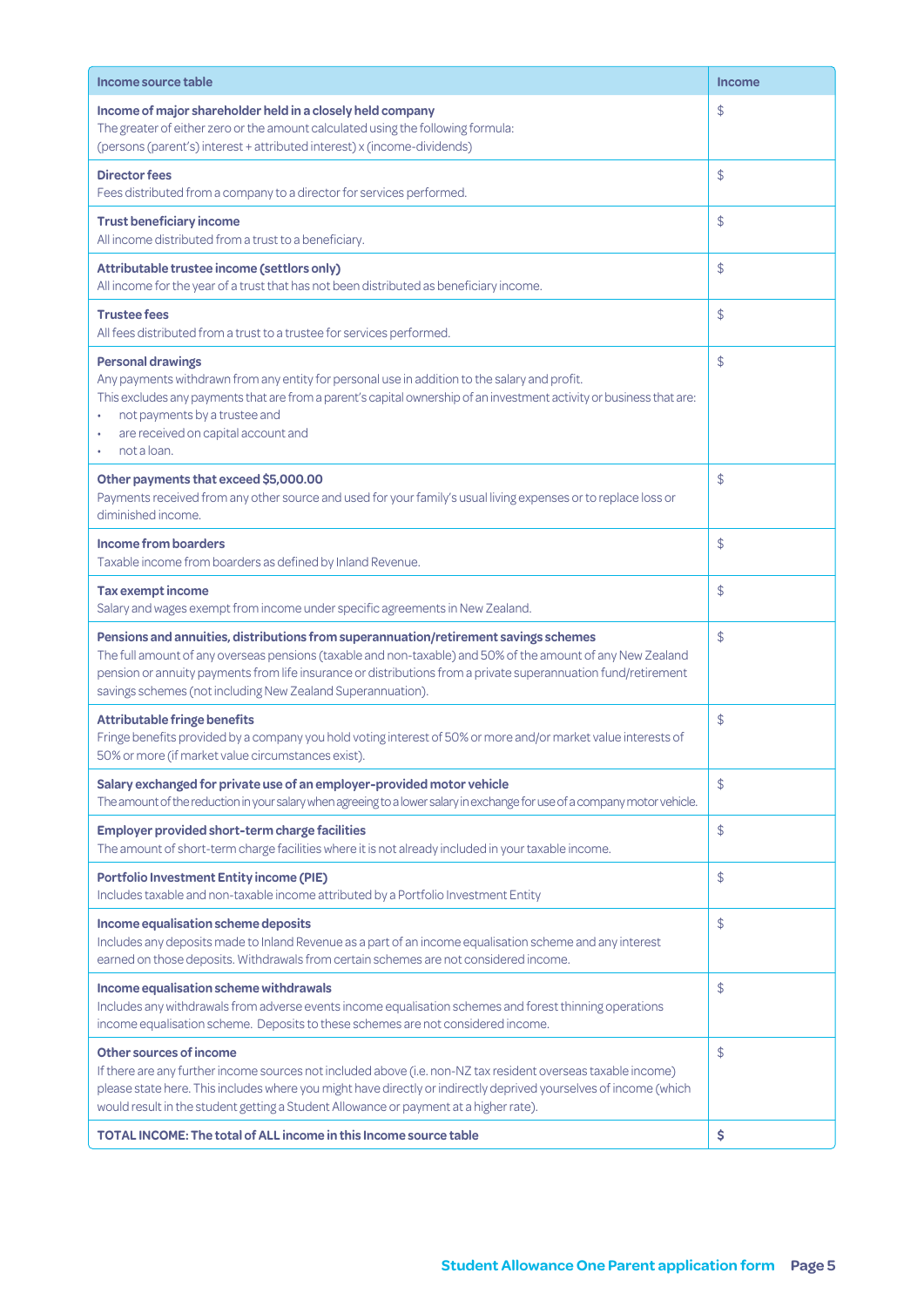#### **19. Income offsets**

For Student Allowance parental income purposes, offset of losses between entities generally cannot occur. Where any offsets have occurred as part of calculations above, please explain why this is allowable under section MB 3(3) of the Income Tax Act 2007.

**20. If you don't receive any income please explain why. Otherwise go to Part 3: Parent's Declaration.**

Make sure you complete the Parent's Declaration on page 8.

# **Declaration for Accountant/Tax Agent**

If you have completed/provided the income information on this worksheet and you are the accountant/tax agent of the parent/s, please provide your details and sign below.

| <b>First name</b>                  | <b>Surname or family name</b> |              | <b>Business name (if applicable)</b>       |
|------------------------------------|-------------------------------|--------------|--------------------------------------------|
|                                    |                               |              |                                            |
| Phone                              |                               | <b>Email</b> |                                            |
|                                    |                               |              |                                            |
| Accountant's/Tax Agent's signature |                               |              |                                            |
|                                    |                               | Day          | $\overline{2}$<br>Month<br>$\circ$<br>Year |
|                                    |                               |              |                                            |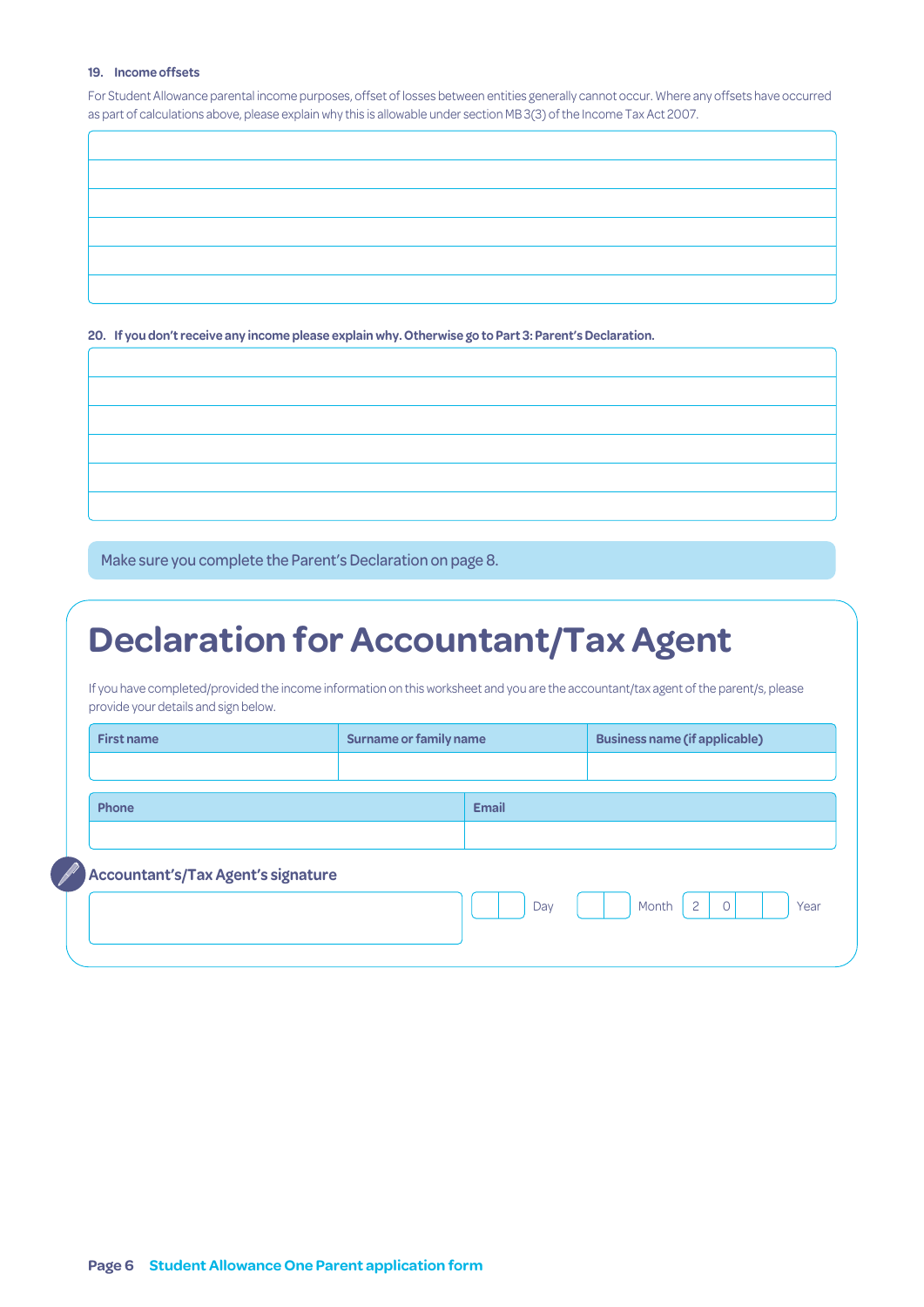# **How we protect your privacy**

# **Collecting your information**

**We collect your personal information, so we can provide income support, NZ Super or Veteran's Pension, Student Allowance, or Loans and connect you with employment, education and housing services. We do this under various Acts, which are all listed on our website at [workandincome.govt.nz/p](http://www.workandincome.govt.nz/about-work-and-income/privacy-notice/index.html)rivacy**

- To help us do this, we collect information about your identity, your relevant history, and your eligibility for our services.
- We get this information directly from you, and we sometimes collect information about you from others, including other government agencies.
- You can choose not to give us your personal information, but we might not be able to help you if you don't.

# **Using your information**

**We use the information you give us to make decisions about the best way to help you.**

- These decisions may be about:
	- whether you're eligible for our services
	- running our operations and ensuring our services are effective
	- the services we'll provide in the future.

# **Sharing your information**

**Sometimes, we need to share your information outside our Ministry to reach our goal of helping New Zealanders to be safe, strong, and independent.**

- To do this, we may share your information with:
	- prospective employers to help you find work
	- contracted service providers that help us to help you
	- health providers if we need your medical information to assess your eligibility
	- other government agencies when we have an agreement with them
	- some other governments if you may be eligible to get or are getting an overseas pension.
- We also share personal information when the law says we have to.

# **Respecting you and your information**

## **We make sure we follow the Privacy Act to do what's right when we use your information.**

- We treat you and your information with respect, by acting responsibly and being ethical.
- We make sure any technology we use meets strict security standards so it keeps your information safe.

# **Get in touch if you have a question**

## **You have a right to ask to see your personal information, and to ask for it to be corrected if it's wrong.**

- If you have a question or a complaint, please get in touch.
- You can find full details about what we do with personal information in our privacy notice at: **[workandincome.govt.nz/p](http://www.workandincome.govt.nz/about-work-and-income/privacy-notice/index.html)rivacy**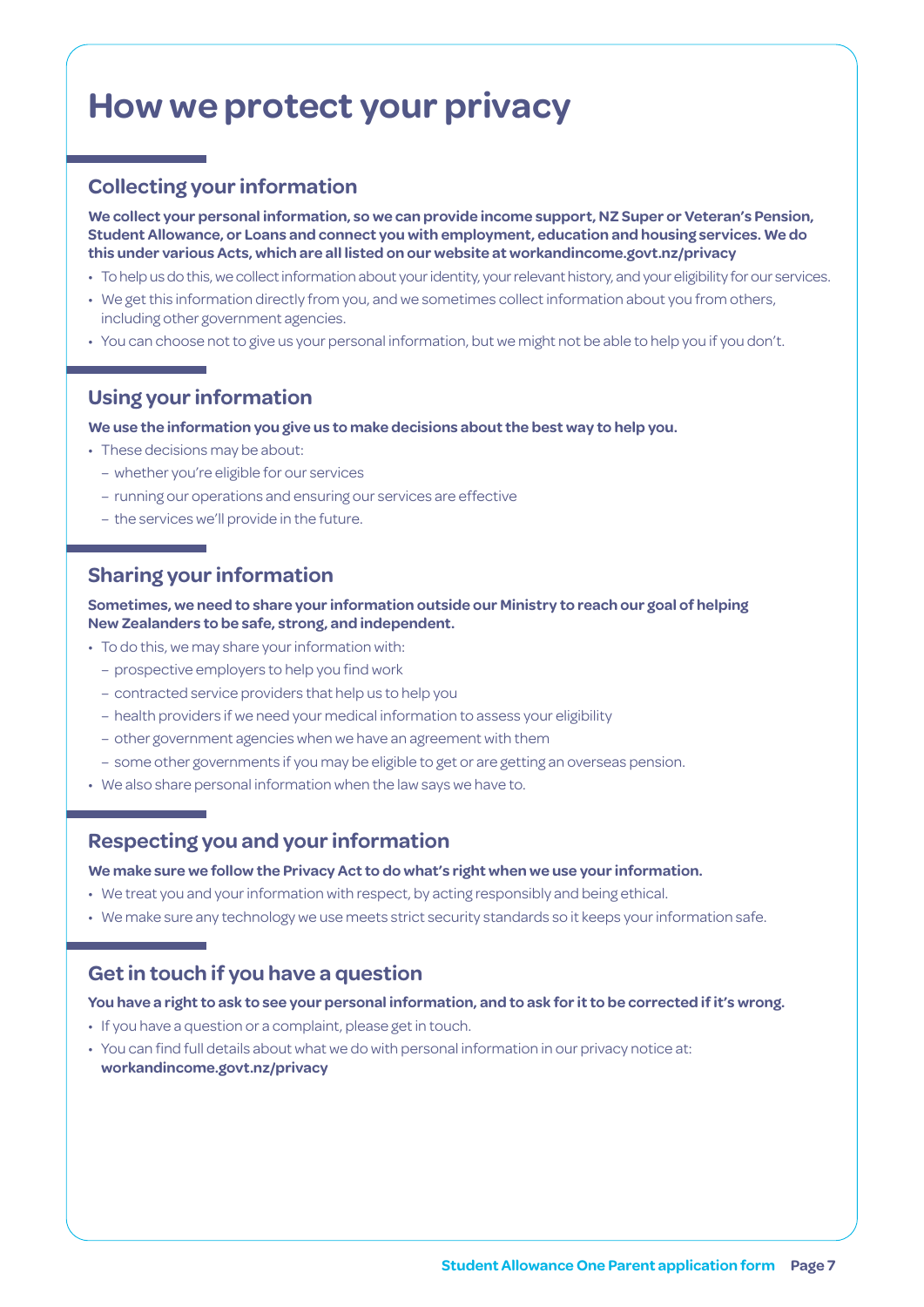# **Part 3: Parent's declaration**

| <b>Parent's signature</b>                                                    |                               | Day          | Month<br>$\Omega$<br>Year<br>Please tick this box if you give permission for StudyLink to contact your accountant/tax agent if we have any further questions or |
|------------------------------------------------------------------------------|-------------------------------|--------------|-----------------------------------------------------------------------------------------------------------------------------------------------------------------|
| require further evidence.                                                    |                               |              |                                                                                                                                                                 |
| Please confirm your accountant/tax agent details below:<br><b>First name</b> | <b>Surname or family name</b> |              | <b>Business name (if applicable)</b>                                                                                                                            |
| Phone                                                                        |                               | <b>Email</b> |                                                                                                                                                                 |

If your child is approved a Student Allowance and you're receiving child support or Working for Families Tax Credits for them, you need to contact Inland Revenue straight away as your entitlement will be affected. You can contact Child Support on **0800 221 221** and Working for Families Tax Credits on **0800 227 773**.

If your child is approved a Student Allowance and you're receiving any assistance from Work and Income, you need to contact them straight away as your entitlement may be affected. You can contact Work and Income on **0800 559 009**.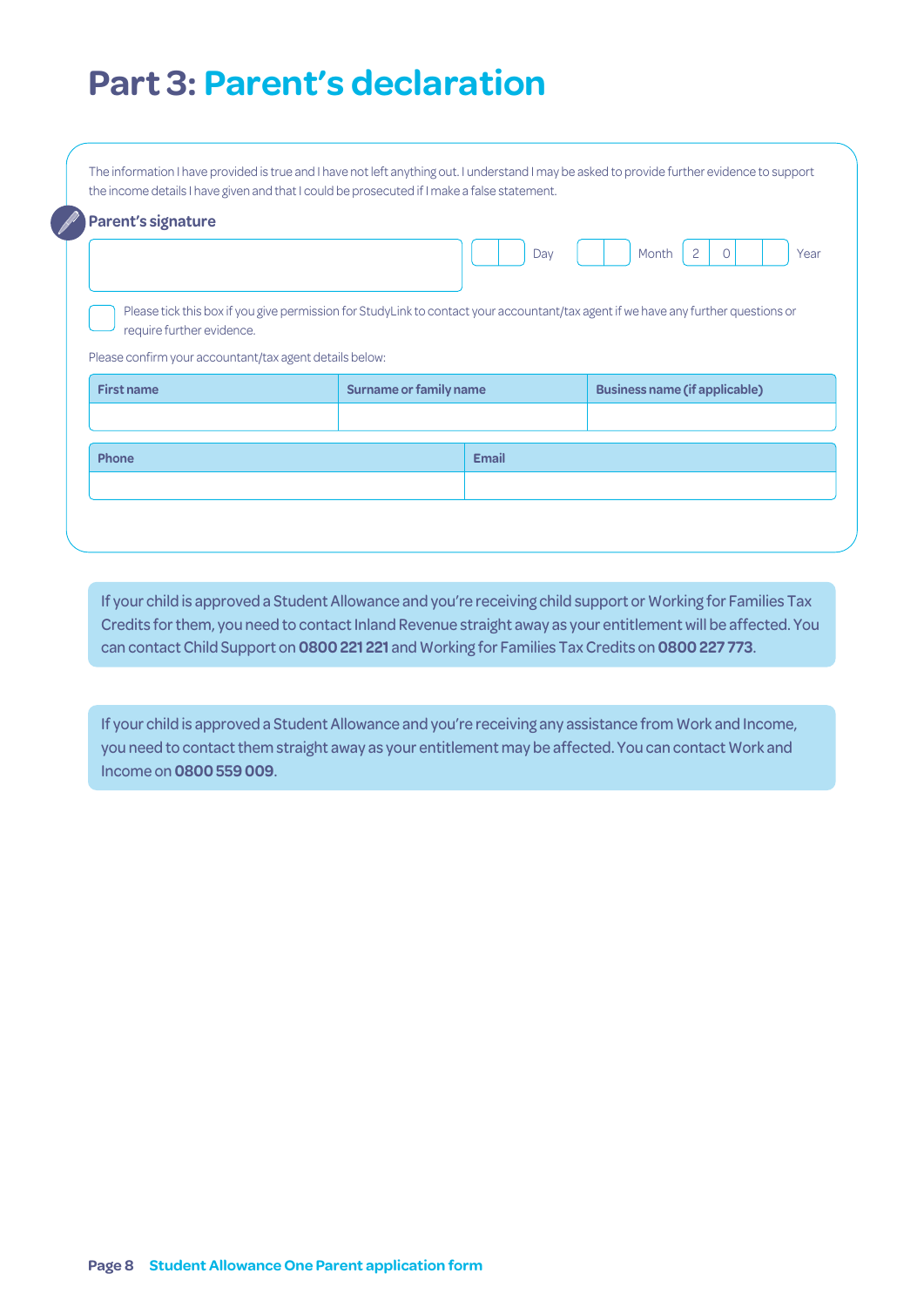# **Parent's checklist**

If this is your first application, have the witness details on page 3 been completed? If not, your application may be returned to you. Your witness must be 18 years old or over and have known you and the student for at least a year. This cannot be someone who lives at the same address as you or the student.

Make sure the Total income has been included on the Income source table on page 5.

If your accountant or tax agent has completed the Income source table on your behalf, make sure they have also completed the declaration on page 6.

# **Documents to provide**

Where the Income source table is completed by your accountant or tax agent and they have provided their details and signed the **declaration page, evidence is not required.**

#### **If you have completed the table yourself we require evidence to support your declarations.**

All documents sent to StudyLink must be a verified copy. A verified copy is a copy of the original document which has been signed and dated by someone like a Solicitor/Lawyer, Notary Public, Court Registrar, an approved person at an education provider, school principal, StudyLink or Work and Income staff member or Justice of the Peace (listed in the Yellow Pages) who can confirm that the copy is the same as the original. They must print their name and title on each page and write that it is a true copy and sign it.

The best way to send your documents to us is online using **www.connect.co.nz** . Please remember to include the student's name and client number with any documents that you send to us. For more information visit **www.connect.co.nz**

You need to provide any information we need before the end of the student's course or their Student Allowance application may be closed.

**DOCUMENTS to provide the control of the control of the control of the control of the control of the control of the control of the control of the control of the control of the declination page, evidence is not required.<br>** Evidence of any income you receive. For example, recent payslips (you need to provide at least four weeks of income and computer generated payslips must be signed by your employer), a letter or statement from your employer, a detailed statement from your accountant or Inland Revenue (this can be printed from your myIR but must show the web address), details of rental income and expenses, taxable boarder income, or a tax assessment notice of the country or countries you receive income from stating your income before tax, or a letter from your bank(s), social security or pension provider, or any other organisation you get income from. If your income hasn't changed since the last complete financial year you can provide evidence of this income.

Evidence of your nil taxable income – if you don't have any income. For example, a letter or statement from Inland Revenue or your accountant, as well as a statement detailing how you support yourself on nil income. If you receive financial help from someone else, they need to complete a written statement confirming that they have been financially supporting you, and the amount of financial assistance you have received from them - this statement must also state if the assistance received is a gift or a loan that needs to be repaid.

Birth certificates or passports for other full-time students. You won't need to provide these if StudyLink has already seen them.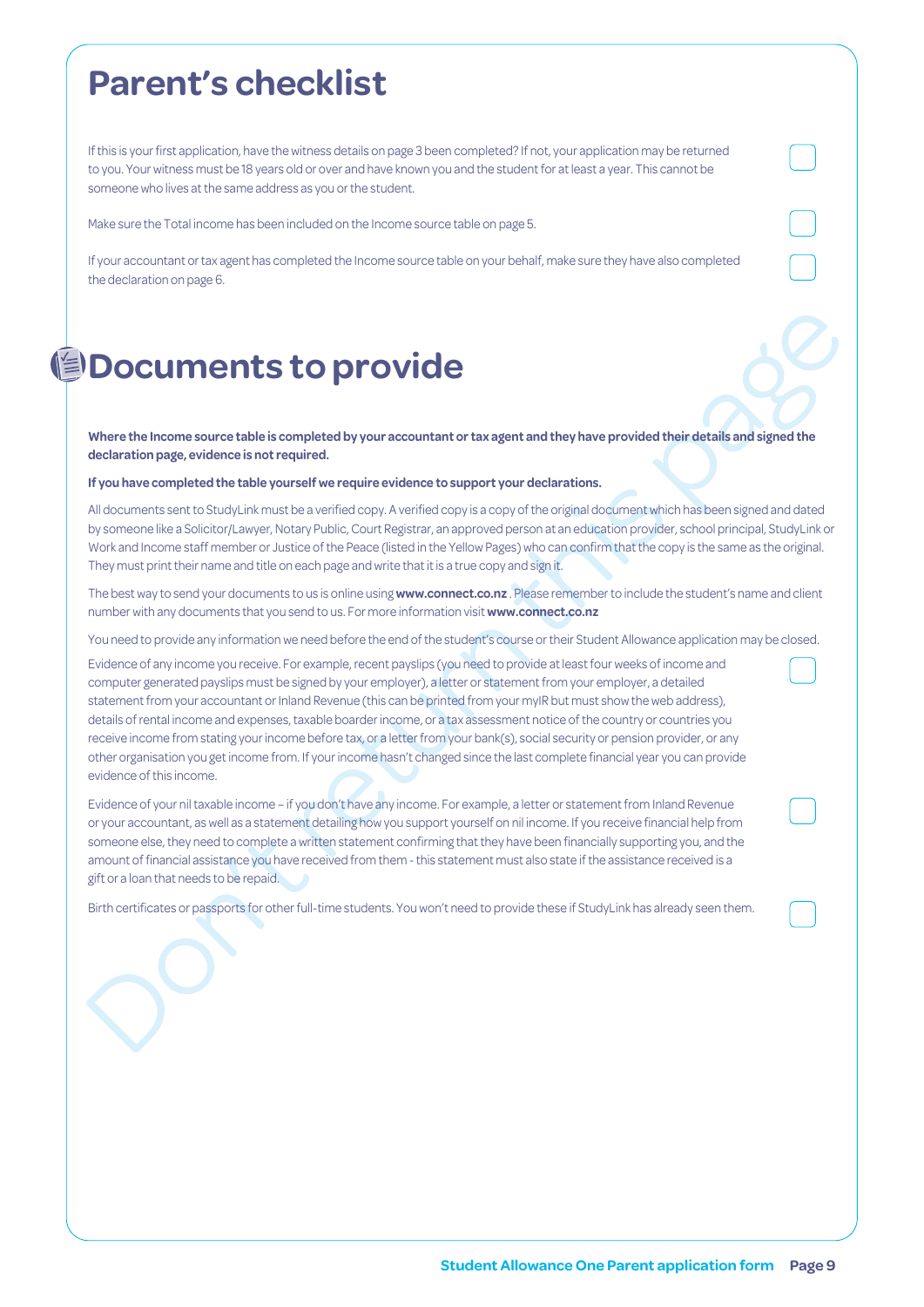# **Information for parents**

# **Definition of a parent**

A parent includes a natural or adoptive parent, step-parent<sup>1</sup>, partner<sup>2</sup> of a parent, some caregivers, and any other person acting in place of a parent<sup>3</sup> who is financially responsible for the student.

## **Caregivers who are not parents**

A person (including their spouse or partner) who is, or has been, a caregiver of a student is not considered a parent if they:

- are receiving or have received a Foster Care Allowance, Orphan's Benefit or Unsupported Child's Benefit for the student, or
- are providing or have provided a Transition Support Living Arrangement through Oranga Tamariki for the student.

# **Income definitions**

For more information on Parental income, please refer to 'Parents' income – Student Allowance definition' in the glossary section on the StudyLink website: **[www.studylink.govt.nz](http://www.studylink.govt.nz)**

# **Offsetting income losses – MB 3 of Income Tax Act 2007**

For Student Allowance parental income purposes, where a loss has occurred, it is generally regarded as nil<br>
of a kind that are normally associated with each chemical behavious controller as a controller sole of footing<br>
o For Student Allowance parental income purposes, where a loss has occurred, it is generally regarded as nil income: an exception does exist to this rule. Where a parent has multiple business or investment activities of a kind that are normally associated with each other, a loss from one activity may be able to be offset against the profit from the other activity.

# **Ministry of Social Development payments**

This is the gross amount of any income from a main benefit that you receive from Work and Income, New Zealand Superannuation or from a Student Allowance.

Note: A main benefit includes, Jobseeker Support, Sole Parent Support, Supported Living Payment, Emergency Benefit, Youth Payment and Young Parent Payment. Any supplementary assistance you receive (e.g. Accommodation Supplement) is not included as income.

# **Salary/Wages**

This is the total amount of any salary or wages (taxable or nontaxable) you are paid by an employer. This includes paid parental leave and overseas salary and wages. This does not include non-taxable allowances or any wages you draw from a business, partnership or company you operate.

## **Shareholder salaries**

This is the gross salary or remuneration distributed from a company to a shareholder for services performed. This is paid before the final net profit is determined. This is listed as an expense from the company.

## **Interest**

Gross interest earned from any source. This includes any money earned from an interest bearing bank account.

# **Dividends**

Dividends are part of a company's profit that is passed on to its shareholders. These are paid to shareholders according to the proportion of the company they own. Unit trusts are treated as companies for tax purposes and unit trust distributions are treated as dividends.

# **Accident compensation**

Any ongoing gross payments paid to you as a result of an accident/injury. This does not include compensation for a loss other than for a loss of income or any lump sum compensation under the Accident Compensation Act 2001.

# **Net rental income**

This is the net income (gross income less expenses) made from all rental properties that you own. Income from rental properties that are part of a business or trust must be included in any business or trust income declared.

# **Business net income (Sole Trader)**

This is the gross amount of any income that is received as a result of business activity less all expenses.

## **Partnership net income**

Your proportion of net income (gross income less expenses) received by the partnership.

# **Director fees**

All fees distributed from a company to a director for services performed.

*Continued …*

2 A partner is a person who is married, or in a civil union or de facto relationship with, the parent of the student.

<sup>1</sup> A step parent is a person who is married, or in a civil union or de facto relationship with, the parent of the student.

<sup>3</sup> A person acting in place of a parent can include grandparents, other relatives (including whangai), and some current and former caregivers and guardians of the student.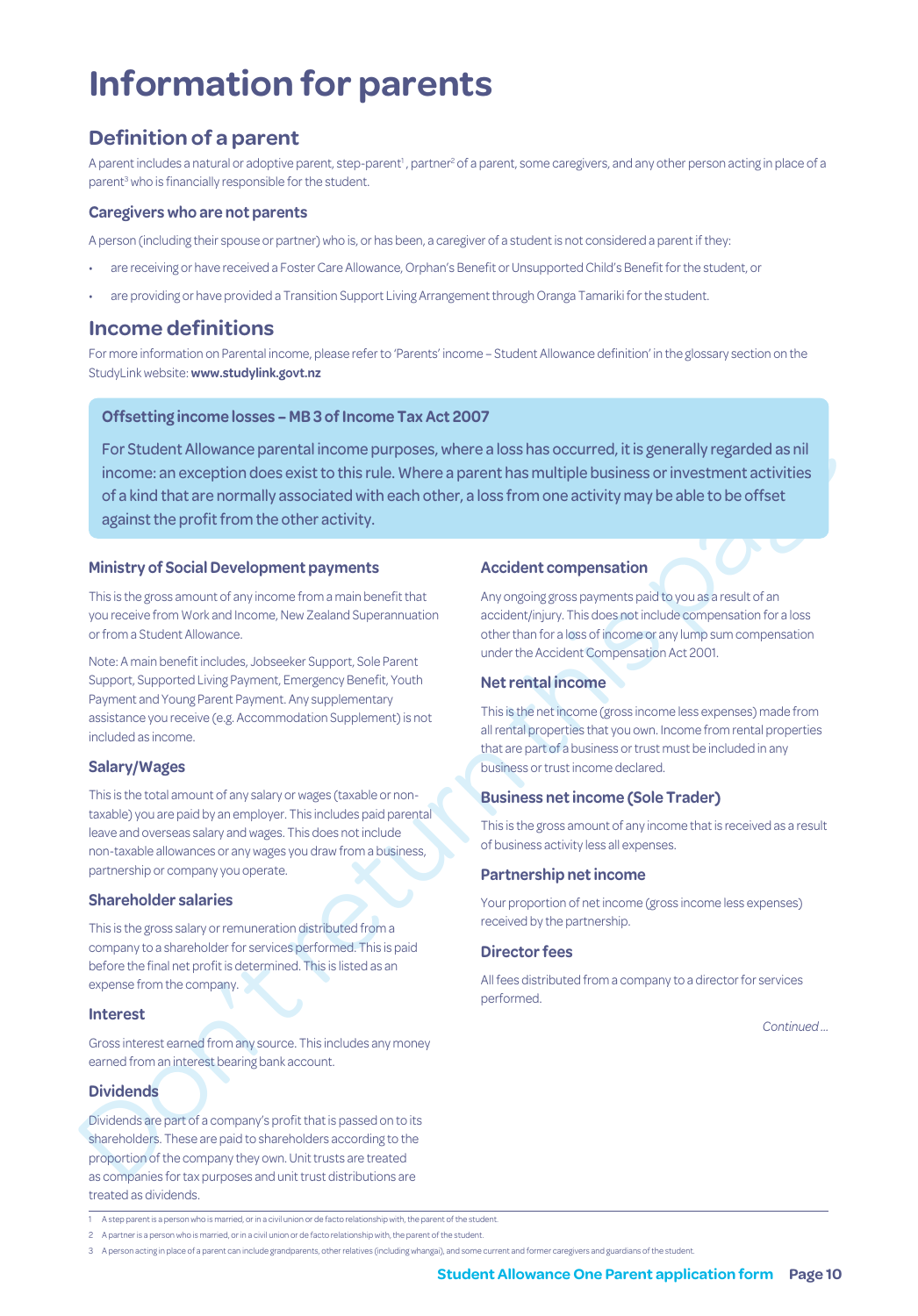# **Income of major shareholders held in a closely held company**

A closely held company is a company where at any time there are five or fewer people whose voting interests in the company is more than 50% or, if market value circumstances exist for the company, there are five or fewer people whose market value interest in the company is more than 50%.

If a parent is a major shareholder in a closely held company, the income is the greater of either zero or the amount calculated using the following formula:

#### **(parents' interest + attributed interest) x (income – dividends)**

### **Attributable trustee income**

#### (MB 7 of the Income Tax Act 2007)

**Mixturble trustee income<br>
Attributable trustee income<br>
CMP aide leaders are also as a consistent and a comparison and a comparison and a comparison and a comparison and a<br>
Attributable trustee incomes<br>
(MP aide leaders t** All income for the year of a trust that has not been distributed as beneficiary income is income attributed to the settlors of the trust. Generally a settlor is a person who transfers value in cash or kind to the trust for the benefit of the beneficiaries. You are also a settlor if you provide financial assistance to a trust (or for the benefit of the trust) with an obligation to pay you back on demand, and you don't ask the trust to pay you back or you defer making the request for repayment.

### **Trust beneficiary income**

All income distributed from a trust to a beneficiary.

### **Trustee fees**

This is any income paid to you from a trust as trustee for services performed.

#### **Personal Drawings**

Any payments withdrawn from any entity for personal use in addition to the salary and profit paid to you.

## **Other payments exceeding \$5,000.00 a year**

## (MB 13 of the Income Tax Act 2007)

Payments received from any other person used for your family's usual living expenses or to replace diminished income can be considered income. These are payments that were used for something you and your family would otherwise have paid for yourselves.

Note: There are exclusions that are outlined under MB 13 (2) of the Income Tax Act 2007.

#### **Income from boarders**

The Inland Revenue website outlines what amount of any declared boarding payments are deemed to be taxable. This amount will depend on the costs incurred and payments received. Please see Inland Revenue's website for more information **www.ird.govt.nz**.

# **Tax exempt income**

#### (MB 1(2) of the Income Tax Act 2007)

This includes salary and wages exempt from income under specific international agreements in New Zealand. It includes employees of international organisations such as the United Nations or the Organisation for Economic Cooperation and Development (OECD) or under the Diplomatic Privileges and Immunities Act 1968.

### **Pensions and Annuities**

(MB 5, 6 and 10 of the Income Tax Act 2007)

This includes overseas pensions (state NZ\$). Also, 50% of the amount of income, pensions or annuities from a life insurance policy or private superannuation fund. This may also include certain distributions from retirement saving schemes or private superannuation schemes before the retirement age (65 years old). Please see Inland Revenue's website for more information **www.ird.govt.nz**.

## **Attributable fringe benefits**

### (MB 8 of the Income Tax Act 2007)

The value of any attributable fringe benefits received and the fringe benefit tax paid by the company is required to be declared by all shareholder-employees if you hold voting interest of 50% or more in a company.

# **Salary exchanged for private use of an employerprovided motor vehicle**

### (MB 7B of the Income Tax Act 2007)

From 1 April 2014, if you agreed to a lower salary in exchange for private use of a company motor vehicle, the amount of your salary reduction is treated as part of your income. If the use of the vehicle just comes with the job then do not include the value.

## **Employer-provided short term charge facilities**

#### (MB 7B of the Income Tax Act 2007)

As of 1 April 2014, if your employer is providing you with a shortterm charge facility that allows you to buy, hire, or charge goods or services at a discounted rate this can be treated as income. It would be considered income if the benefits are either more than 5% of your salary and wages, or \$1,200.

### **Portfolio Investment Entity Income (PIE)**

#### (MB 1(5) of the Income Tax Act 2007)

This includes an amount of taxable or non-taxable income attributed by a PIE fund to you, except if the PIE fund is a 'lockedin' superannuation fund or retirement savings scheme (e.g. KiwiSaver).

## **Income equalisation scheme deposits**

(MB 9 of the Income Tax Act 2007)

The income equalisation scheme allows you to deposit income from farming, fishing or forestry to Inland Revenue. The amount deposited into the income equalisation scheme is considered income and any interest earned on those deposits.

Withdrawals from the scheme are not considered income.

#### *Adverse events and forest thinning operations income equalisation schemes.*

Withdrawals from adverse events income equalisation schemes and forest thinning operations income equalisation schemes are parental income as they are taxable.

Deposits are not parental income.

**Note**: Generally refunds (excluding interest) are not considered income.